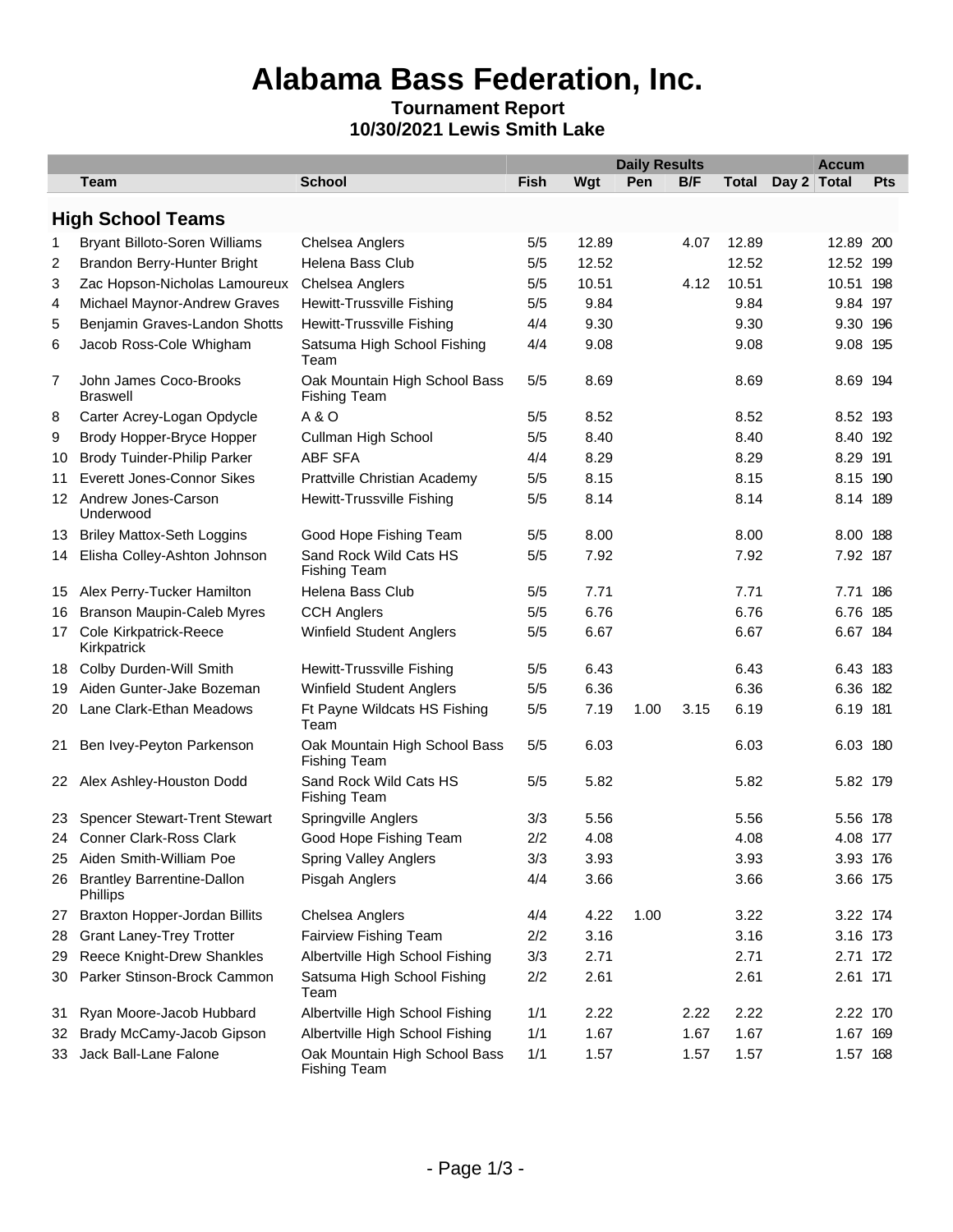# **Alabama Bass Federation, Inc.**

### **Tournament Report 10/30/2021 Lewis Smith Lake**

|    |                                       |                                     | <b>Daily Results</b> |      |     |      |       | <b>Accum</b> |      |            |
|----|---------------------------------------|-------------------------------------|----------------------|------|-----|------|-------|--------------|------|------------|
|    | Team                                  | <b>School</b>                       | Fish                 | Wgt  | Pen | B/F  | Total | Day 2 Total  |      | <b>Pts</b> |
| 34 | Gunner Anderson-Brodie Jednat         | Satsuma High School Fishing<br>Team | 1/1                  | 1.56 |     | 1.56 | 1.56  |              | 1.56 | 167        |
| 35 | Kaden Mathis-Jared Smith              | West Point Fishing Warriors         | 2/2                  | 1.50 |     |      | 1.50  |              | 1.50 | 166        |
| 36 | Mason George-Kolton Bagwell           | Albertville High School Fishing     | 1/1                  | 1.41 |     | 1.41 | 1.41  |              | 1.41 | 165        |
| 37 | Gray Chapman-Brayden Abbott           | Satsuma High School Fishing<br>Team | 1/1                  | .93  |     | .93  | .93   |              | .93  | 164        |
| 38 | Nicholas Foster-Mark Bearden          | <b>Spring Valley Anglers</b>        | 1/1                  | .82  |     | .82  | .82   |              | .82  | 163        |
| 39 | <b>Trayten Overton-Garret Mconnel</b> | Mortimer Jordan Bass Club           | 0/0                  | .00. |     |      | .00.  |              | .00  | -50        |
| 39 | Andrew Carroll-Sam Goggins            | <b>CCH Anglers</b>                  | 0/0                  | .00  |     |      | .00   |              | .00. | 50         |
| 39 | Hunter Baldwin-Thomas Cooper          | Albertville High School Fishing     | 0/0                  | .00  |     |      | .00   |              | .00  | 50         |
| 39 | Kaden Cotnelius-Noah Drake            | Good Hope Fishing Team              | 0/0                  | .00  |     |      | .00   |              | .00  | 50         |
| 39 | Adrien Stewart-Ayden Turner           | Good Hope Fishing Team              | 0/0                  | .00  |     |      | .00   |              | .00  | 50         |
| 39 | Drew Allen-Dylan Rosson               | Cornerstone High School             | 0/0                  | .00  |     |      | .00   |              | .00. | 50         |
| 39 | Jacob Fulgham-Hannon<br>Richardson    | Chelsea Anglers                     | 0/0                  | .00  |     |      | .00   |              | .00  | 50         |
| 39 | <b>Blake Gingles-Davey Shirley</b>    | Chelsea Anglers                     | 0/0                  | .00  |     |      | .00   |              | .00  | -50        |
| 39 | Levi Harris-Zane Roberts              | <b>Fairview Fishing Team</b>        | 0/0                  | .00. |     |      | .00   |              | .00  | -50        |
| 39 | Slade Davis-Hunter Wilks              | Sylvania Bass Fishing Team          | 0/0                  | .00  |     |      | .00   |              | .00  | 50         |